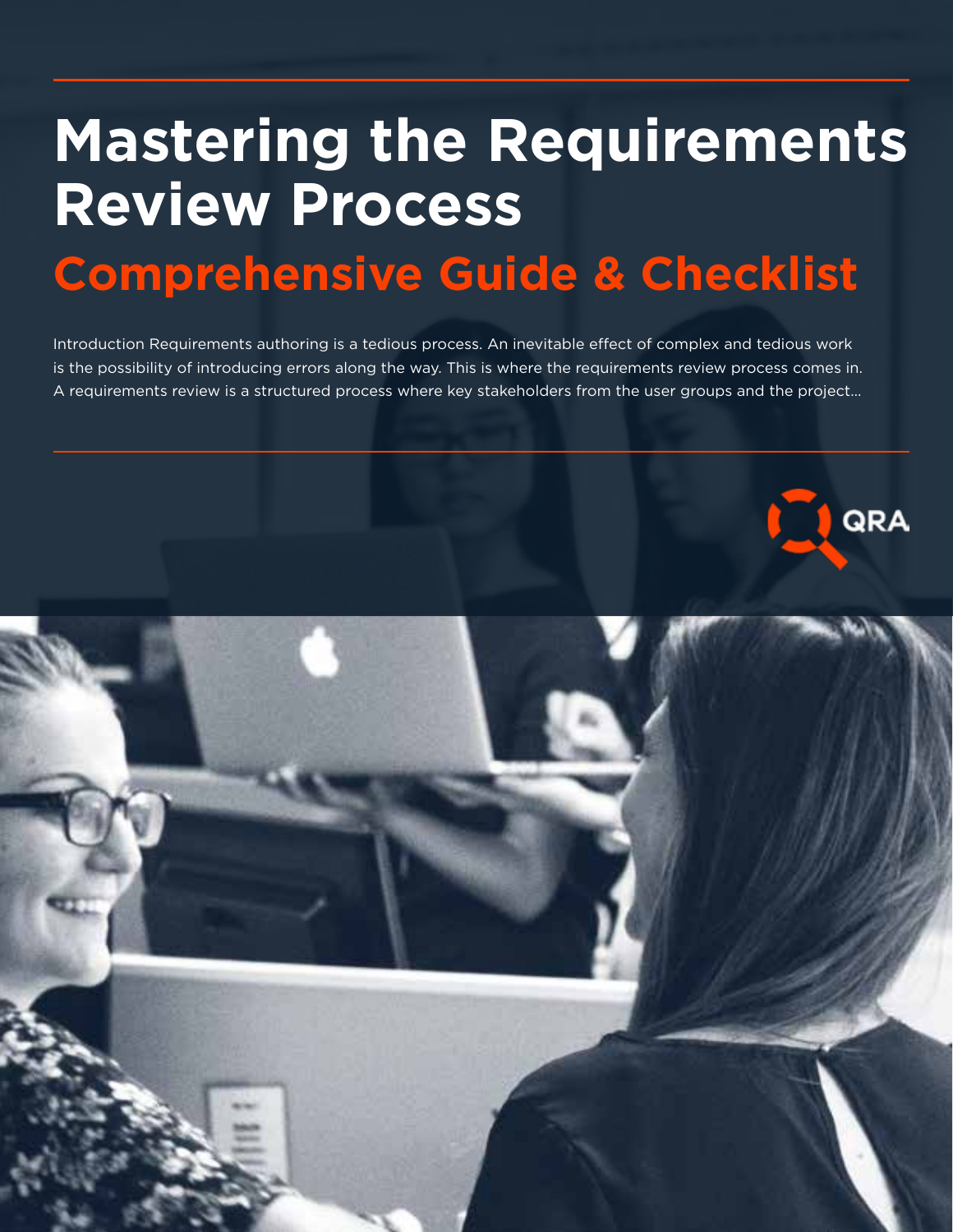#### **INTRODUCTION**

Requirements authoring is a tedious process. An inevitable effect of complex and tedious work is the possibility of introducing errors along the way. This is where the requirements review process comes in.

A requirements review is a structured process where key stakeholders from the user groups and the proj ect team walk through the requirements document line-by-line. They analyze the requirements looking for problems to ensure the requirements are complete, correct, clear, and represent an accurate and mutual understanding among all of the stakeholders. Although simple, the requirements review is highly valuable. The process is typically a manual one, but using automation, such as QVscribe, both during initial authoring and during the review can streamline it significantly. For example, companies like RCAF used QVscribe to ensure requirements had at least a 4 out of 5 quality score before submitting them for review, reducing review time by over 50%.

QVscribe harnesses Natural Language Processing to proactively check for compliance of the best requirements analysis tactics identified by associa tions such as INCOSE and leading industry experts. Ensuring requirements have a high quality score before beginning the review process ensures teams can focus on content, rather than syntax.

## **"There are many benefits of a face-to-face review meeting"**



#### **WHY REQUIREMENTS REVIEWS ARE IMPORTANT**

Well-written requirements form the foundation of a successful project. The requirements review is an opportunity to check the requirements document for errors and omissions, and confirm that the over all quality of the requirements is acceptable before the project proceeds. It is also one final opportunity to communicate and confirm project requirements with all stakeholders.

While stakeholders may complain that they are too busy to attend, requirements reviews are crucial. Simply sending the document out for review will likely lead to rubber stamping by busy people, although a formal signoff can still happen following the requirements review meeting. Since some important stakeholders may not even really know what they are looking at, they need guidance to effectively understand the requirements.

There are many benefits of a face-to-face review meeting.

- The discussion among the broader team to validate the clarity and accuracy of requirements is likely to be higher quality than individuals independently reviewing the requirements document.
- It ties the web of requirements together in everyone's minds as they discuss the complete requirements in context.
- Stakeholders align around the scope and confirm the requirements are clear enough that they all interpret them the same way. They also gain an understanding of how the requirements affect them.
- Stakeholders who may not be knowledgeable about requirements gathering, authoring, and reviewing will be educated in the process. This may not be important for the project at hand, but it facilitates long-term knowledge transfer and retention.

Some benefits can be enhanced both before and during the review by tools like QVscribe:

- Improving the quality of requirements
- Finding redundancies and similarities between requirements
- Improving the consistency of the requirements
- Generate configurable, shareable report.

## **WHAT YOU'LL LEARN IN THE REMAINDER OF THIS GUIDE**

- 1. Deciding how to conduct the review.
- 2. Identify the participants and schedule the meeting.
- 3. Setting the stage.
- 4. Conducting the review.
- 5. The follow up.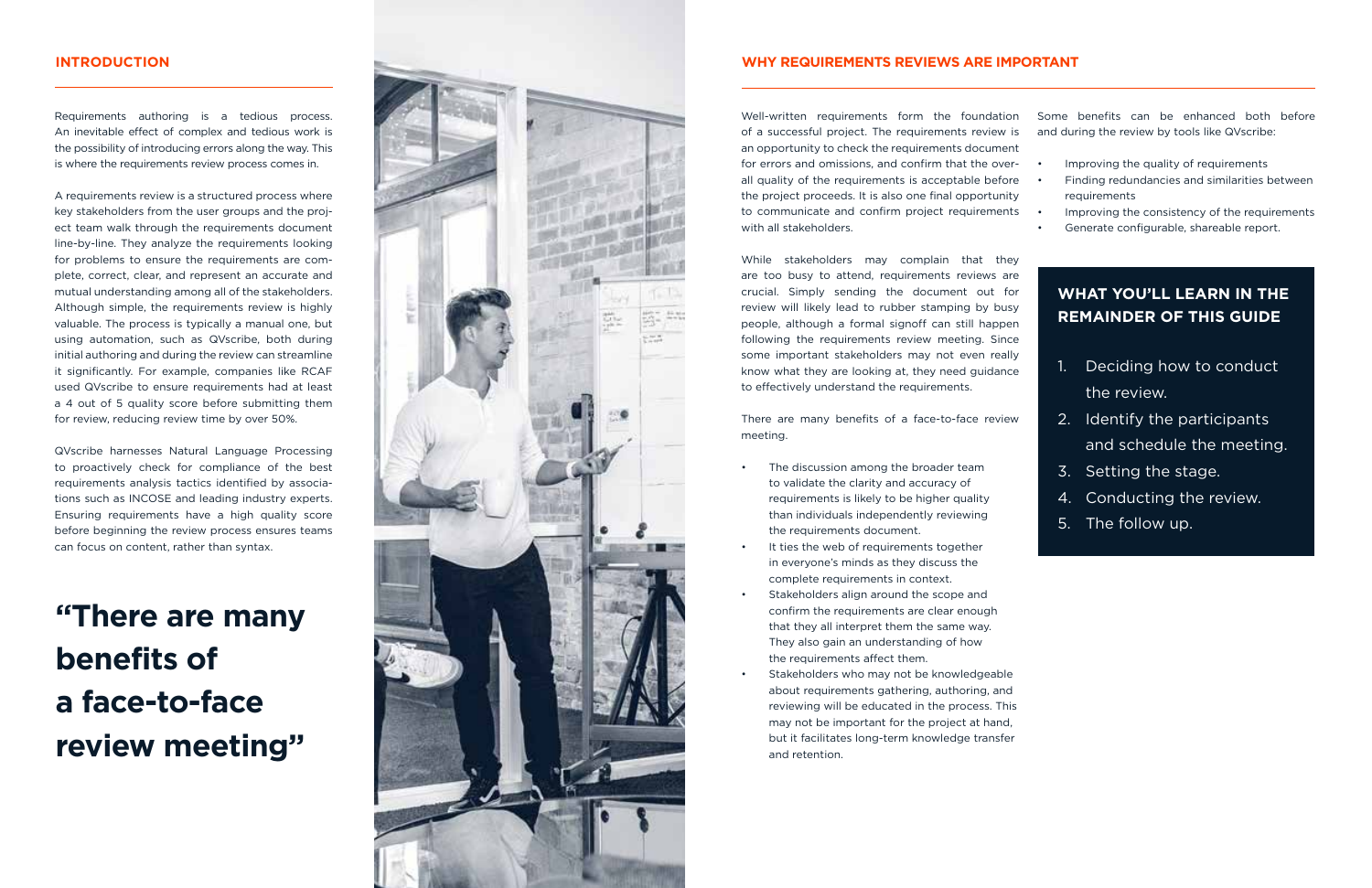#### **1. Decide how to conduct the review**

There are several things to consider as you decide how the review will be conducted.

*Will the review be formal or informal?* Depending on project complexity, stakeholder maturity, and organizational culture, the review process can be conducted either formally or informally. In a formal review, the project team steps through each requirement with the stakeholders and explains the implications one-by-one. An informal review is more relaxed in its depth and is generally better suited to stakeholders who are very familiar with the process.

*Will the review be broad or focused?* In a broad review, the entire team reviews the entire document. A broad review is usually best for smaller documents. In a focused review, different parts of the document are distributed among different teams so the review is a less overwhelming task. This approach can also be useful if different stakeholders are affected by different parts of the requirements document. Of course, it is easier to miss the big picture and potentially conflicting requirements when the review is divided. You will likely still want a broad review of the entire document following focused reviews, but it will go faster knowing that the details have already been reviewed. A QVscribe report can give you an added level of confidence in the cohesiveness of large requirements documents.

*Will the review be onsite or offsite?* Consider holding the review meeting offsite. While this likely involves the cost of renting meeting space and can be less convenient, it offers the opportunity for participants to be more focused. They will not have the ability to wander off to their desks or to other meetings or to be caught in the hallway by other employees with questions.

*Will the review be face-to-face or involve remote meetings?* Without a doubt, face-to-face meetings are always better. But there are almost certainly stakeholders distributed around the country – or even around the world. If remote meetings are the only option, check that necessary communication and screen sharing technology is available and functions well. One option to consider for dispersed participants is to meet face-to-face in an airport hub city. Although this means everyone must travel, it also means all participants can get a non-stop flight. Many airports even have meeting space available for rental right at the airport.

#### **2. Identify the participants and schedule the meeting**

It is essential to identify the right participants for the review. Take the time to do this well. Look back at your stakeholder register. Assuming you have kept this current throughout the project, it will make it easy to generate your participant list and ensure the proper cross-section of stakeholders.

Consider how best to get representation from each department or function, from the shop floor users to management, and one personality type to another. Be sure there are people with different skills, backgrounds, and knowledge in the review. Wide representation is best so as many stakeholders as possible are involved and no viewpoint or input is missed.

In most organizations, it is difficult to find a time when all participants are available for a lengthy review. Schedule the meeting as far in advance as possible to allow all key stakeholders to attend.

As mentioned at the outset of this article, requirements reviews can be tedious. Schedule sufficient time for the review. For all but the smallest projects, it may require several days of work. You may want to schedule a series of half-day meetings rather than full days to help maintain energy and focus among the participants, and arrange the agenda to respect natural energy cycles and tackle the hardest parts early in the day.

#### **3. Set the stage**

After the meeting time is set, distribute copies of the requirements document as pre-work far enough ahead of the meeting to allow participants to review the document and come prepared. Instruct them to mark up the document as needed with questions and notes. The requirements document should include the output from QVscribe's report function so that all requirements are listed and potential quality issues already noted.

Along with the requirements document, distribute the agenda for the meeting in advance. This lets everyone know how the review will be conducted so they can come prepared and know what their role in the review is. Remind participants of the business objectives to help them focus on the project's "why".

It is helpful to set ground rules for the review meeting ahead of time. This can include things such as:

- Come prepared, having read the requirements document and making notes of any proposed corrections, changes, or questions.
- Full participation and presence in the meeting is expected. Phones are silenced and laptops are closed except when being used for the review. Remind people that they have been invited for a reason and their input is too important to the project for them to not be fully engaged in the review.

Inevitably, there will be some introverts and some extraverts in the meeting. Let introverts know they are expected to speak up, and extraverts know they cannot dominate the conversation.

#### **4. Conduct the review**

Start the meeting by reminding the attendees of the ground rules. Projecting the document on the screen will keep everyone together on the particular issue being reviewed, but distributing hard copies of the documents – ideally by using the QVscribe reporting functionality – is important too. This allows them to see the bigger picture and refer to other sections of the document as needed. The quality scores assigned to each requirement by QVscribe will help drive the discussion to the more problematic areas of the document, and the term summary will ensure everyone is speaking the same language.

Begin walking through the requirements document section by section, requirement by requirement, line by line. Using QVscribe live on-screen during this process helps to flag new conflicts and issues during the process. Remember to log any changes for traceability purposes.

Keep the following in mind as you review each requirement.

- Is each requirement testable as written? Are there objective pass/fail criteria?
- Are the requirements correct? Do they define the actual needs and solutions the stakeholders require?
- Are the requirements complete? Are business and software requirements met? Do they support the business and project objectives? Are there missing requirements?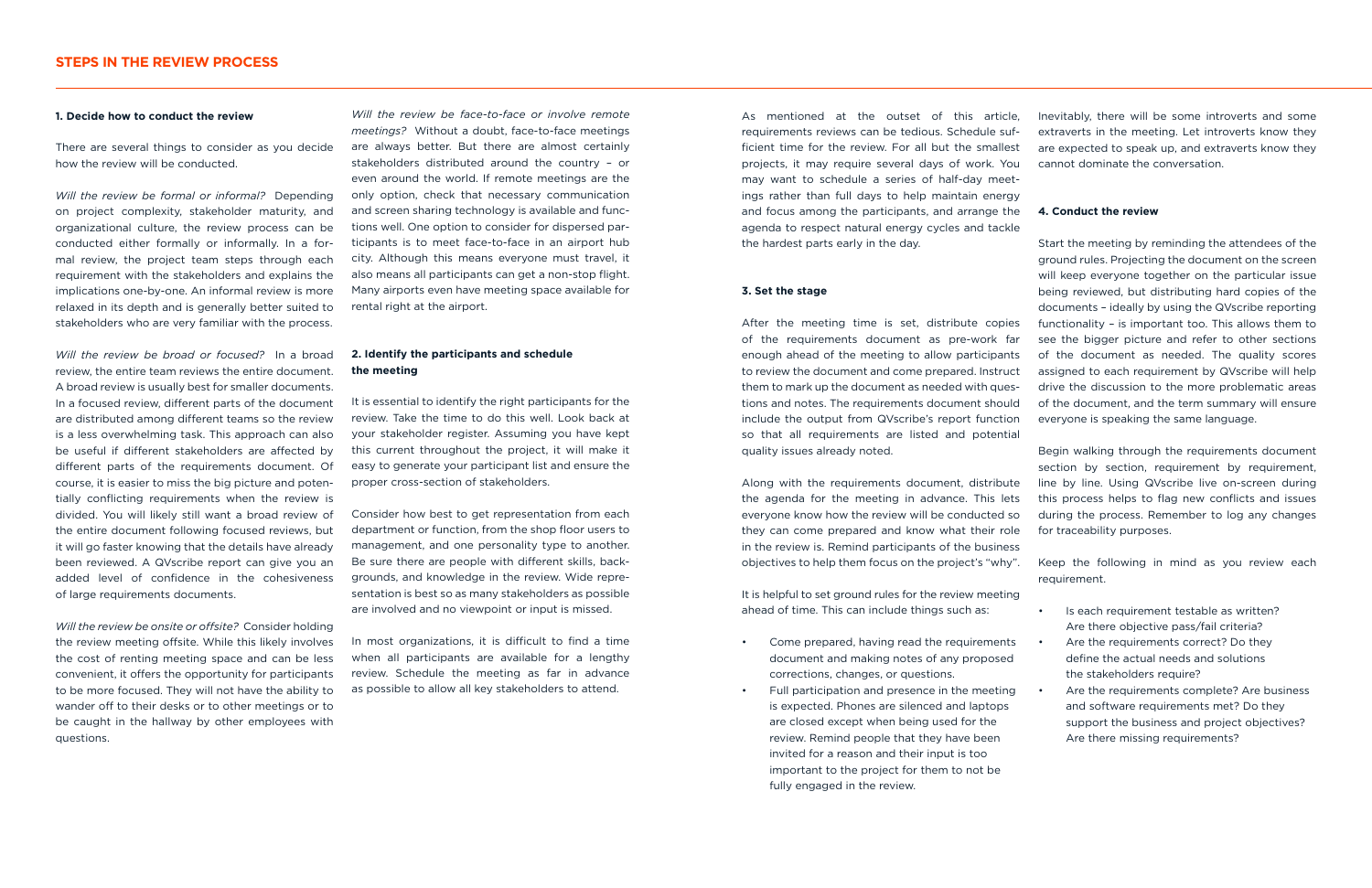- Are the requirements clear and unambiguous? Does everyone understand them? Is there only one way to interpret them? Are they short and concise? Do they use a consistent and standard format, such as EARS?
- Do the requirements conform to all relevant company or industry structural mandates? QVscribe is configurable to take these specifics into account.
- Are there redundant requirements? A QVscribe duplicate check and similarity assessment can be especially helpful here.
- Are there unnecessary requirements?
- Are the requirements consistent? Are there requirements that contradict or are mutually exclusive? Are all terms and units consistent?
- Are the requirements feasible? Can they realistically be implemented using available technology, on time, and on budget?
- Are the requirements adaptable to future needs?
- Are the requirements traceable?

As the team reviews each requirement, they must address conflicts, contradictions, errors, and omissions live or record them for future action.

Make sure an experienced person is "driving" during the review. It slows a review down considerably when the person making changes in the document is not skilled with the tools being used. You will likely find it beneficial to use a scribe and/or facilitator from outside the project team. This frees the participants' minds to engage. The facilitator can ask questions from an outsider's perspective, elicit participation from quiet members, and generally direct the session. The scribe can "drive" the projection and document changes as they are made.

At the end of the meeting ask if everyone is in agreement with the document as edited, including any issues deferred for further action. If any issues or concerns remain, address them.

#### **5. Follow up**

After the meeting, act on any action items and update the requirements document. Use QVscribe to reanalyze the document. Send the updated materials to the stakeholders for their final review and signoff. If the review uncovered a significant number of changes, it may be necessary to conduct a second face-to-face review to find new errors and inconsistencies that may have been introduced and to validate the final document.

## **Requirements Review Tips:**

- Do not do the review too early or too late.
- Use QVscribe to identify and correct issues ahead of time.
- Be aware of different
- personalities in the meeting. • Stay focused.
- Be alert for groupthink
- and rubber-stamping.

### **THINGS TO KEEP IN MIND**

Do not do the review too early. The review should be just that – a review of an ostensibly final document. If there are still open issues, address them prior to the meeting rather than using the review meeting as a design meeting. The availability of tools like QVscribe make it much easier to go into the review with a nearly final document. The purpose of the review is to *make sure* everyone is aligned, not to *get* everyone aligned. It may even be helpful to hold an informal "pre-review" session to check for general alignment before the final review. Only if there is a fatal flaw should wholesale changes be made during the review. Stick to the scope of the meeting.

At the same time, do not hold the review too late. While it needs to be late enough to have a complete set of requirements for review, it needs to be early enough to have time to make any changes identified in the session.

QVscribe will help the team resolve conflicts and find other issues in the requirements before the review. Use QVscribe reports to identify and correct as many issues as possible ahead of the meeting.

Be aware of different personalities in the meeting and make an effort to allow everyone a chance to speak up. It is easy in large groups for just a few people to dominate the meeting, while others disengage. Also, be on the lookout for personality clashes where errors are defended and corrections criticized.

Be alert for groupthink and rubber-stamping of the document without really understanding it or critically assessing it.

Do your stakeholders know how to read requirements? Standards like EARS, INCOSE, and tools like QVscribe help keep things in readable language. For some stakeholders, though, other approaches may be necessary – pictures, lists, stories, flowcharts, etc. Stay focused! If the meeting becomes unfocused and goes down the proverbial rabbit hole, people will get bored and their attention will drift. Use a flipchart to capture unrelated issues or issues that need to be addressed later, and keep the meeting moving.

While more of a warning for earlier in the process, lack of stakeholder engagement can become apparent at this stage. Without proper engagement and communication from the very beginning of the project, the final requirements document may not represent what the stakeholders actually want and can blow up the requirements review meeting.